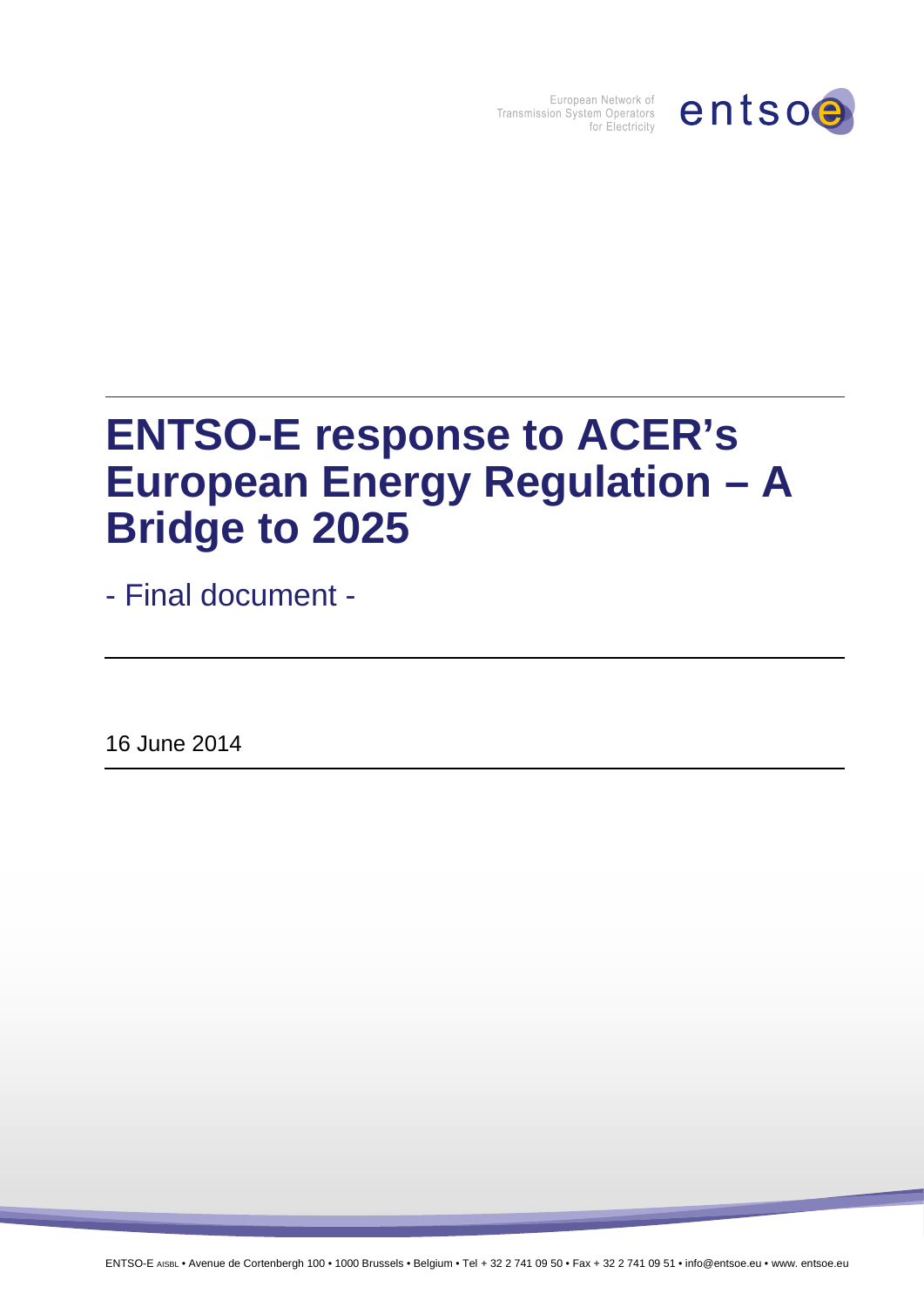

ENTSO-E response to the ACER consultation *European Energy Regulation: A Bridge to 2025*, issued on 29 April:

entsoe

#### **Market Design**

The rapid shift from conventional to renewable generation technologies makes system operations more challenging and increases the need for electricity markets to deliver efficient outcomes in line with physical needs, namely capacity, flexibility and system services. Any market redesign must review the nature and need for support for technologies given their impact on the system and on market outcomes. Currently wind and solar have significant effects on markets and grids, they create risks that must be resolved. For instance RES producers could be incentivised to act in accordance with rules on 'balance responsibility'. Priority dispatch should be reserved only for emerging technologies. While ensuring integration of RES in the market, other improvements to market rules should be introduced to ensure effective price signals for investments. For instance enhancing balancing markets with cost-reflective pricing could incentivise generators and demand to provide system flexibility. In either case, flexibility on the demand as well as the generation side needs to be integrated into a competitive market framework.

#### **TSO-DSO Coordination**

The sharp rise in RES generation will require greater coordination between TSOs and also between TSOs and DSOs to facilitate the development and deployment of the full potential of demand-side response. Because of the importance of embedded generation and demand-side response on operational stability of the transmission system, TSOs must have a clear and firm role in communication and interaction with DSOs and DSO-connected users. National regulatory authorities (NRAs) and ACER should ensure that a corresponding regulatory framework supports this development.

## **Finance and Permitting**

Developing infrastructure is essential to accommodate the increasing RES share of energy produced in Europe. Initiatives to enhance coordination between regulatory authorities are vital if infrastructure is to be built; ACER should intervene and coordinate NRAs when no agreement on a shared regulatory framework can be found. Today TSOs still struggle to build this urgently required infrastructure due to a lack of public acceptance, lengthy permit granting procedures or due to financial challenges. Financial needs of TSOs must be better recognised by NRAs. Without the appropriate conditions, the execution of both the size and the pace of the necessary investments are at risk. The regulatory environment must be stable and foster the financeability of the investment challenge. Regulatory regimes should enable TSOs to finance their capital expenditures with the true risks of financing, building, maintaining and operating assets.

#### **Network Codes**

The implementation of network codes requires regulatory decision-making on regional and pan-European scales. ACER will need to develop ways to amend and modify network codes in an efficient and timely manner and with a strong stakeholder involvement. The priority is implementation of the network codes rather than evaluating the processes and initiating changes. EU legislation – mainly the Third Energy Package – is the baseline and ENTSO-E does not support ACER's proposed new layer of legislation or binding rules concerning enforcement of network codes.

#### **Governance**

A particular concern for ENTSO-E in relation to the consultation document is ACER's ambition for new governance introducing 'regulatory oversight' – or even control – of the ENTSOs. We do not understand any logic behind this ambition, as ENTSO-E is not a natural monopoly whose profits need to be regulated, especially since ENTSO-E has been delivering the expected results – content-wise as well as timing-wise – and is performing comprehensive and continuously improving consultation processes with a deep and engaged involvement of all stakeholders.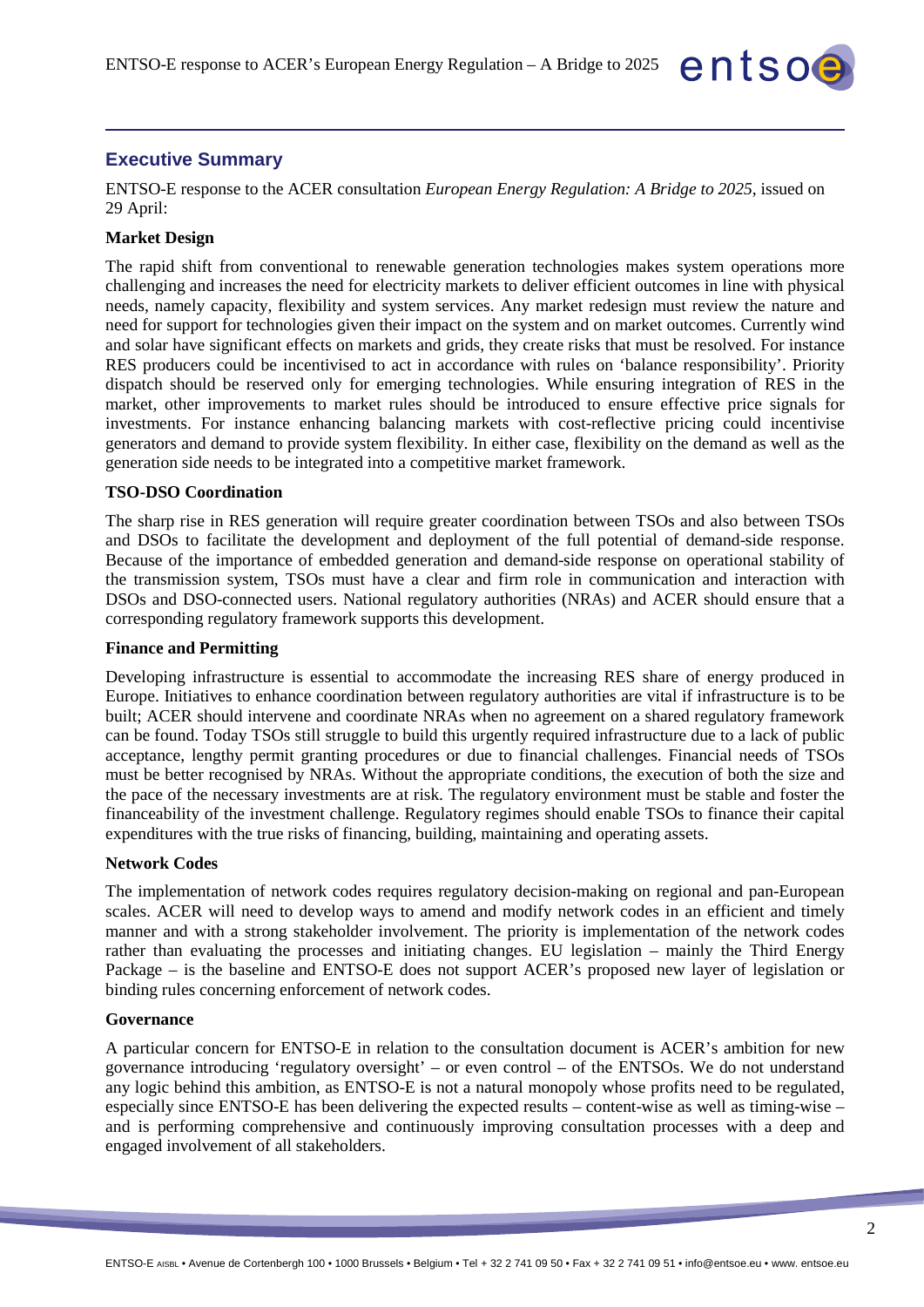

#### **Integration of Electricity Wholesale Markets**

2.2. – ACER has correctly identified a number of substantial changes to the market dynamics. Such changes are often examples of general market distortions leading to incorrect price signals. In turn, such price signals can be insufficient to drive investments effectively. Achieving efficient market outcomes should be the main goal for any further changes in the electricity wholesale market to the maximum extent possible, and measures that distort the market should be avoided. At the same time, however, the market should operate within security constraints posed by physical limitations of the energy infrastructure, interconnected transmission grids and user interactions that underpin the resilience of the power system. Taking this into account, ENTSO-E agrees with ACER's analysis that the full and effective implementation of the current suite of electricity network codes is key to fostering the development of a harmonised and integrated European wholesale electricity market. As such, we call for a quick EC adoption of the network codes already delivered by ENTSO-E and recommended by ACER.

entsoe

2.3. – ENTSO-E would like to emphasise that, while it hopes market integration will indeed continue, there is a non-negligible risk to see a partial renationalisation of energy market and policy decisions, due to different priorities in the Member States, different criteria to assess generation adequacy, different security of supply criteria and objectives, etc. The NRAs have a major role in facilitating market integration, but they could also find themselves exposed to political expectations towards renationalised market decisions. We encourage NRAs and ACER to continue supporting European market integration via increased cooperation.

#### **Renewables growth driving changes in generation**

2.4. – ENTSO-E agrees that the shift from conventional to renewable generation technologies over the next decade poses a number of challenges to the traditional approaches to market design, power system operation and transmission investments.

2.5. – ACER recognises correctly that flexibility needs are increasing. To address these needs a number of improvements to today's markets are necessary: integration of RES, integration of demand participation, and more cost reflective balancing markets. RES providers should be fully integrated into the market and thus have the same duties to be balanced as other generators, the demand side should participate in all markets, and balancing prices should be reflective of full system costs. These measures appear already now to be consensus among the vast majority of policy makers and stakeholders, and should be driven forward as soon as possible. ENTSO-E will make a contribution towards these measures, e.g. for imbalance pricing in the Network Code Electricity Balancing and by facilitating demand participation. But national governments and NRAs also have major tasks in this direction.

The need for system flexibility and performance will become more pronounced with more variable renewable generation in the power system; therefore, it is important that any market reform – while avoiding non-market based subsidies for specific mature technologies (including priority dispatch) or distortive state interventions – ensures that generators are adequately incentivised to provide system performance.

Other measures such as flexibility markets may be assessed to address the challenges to the extent the above measures may not be sufficient. It is important to note that the flexibility (which can be provided by generation, demand or storage) is a decisive factor for the successful integration of renewable energy.

2.6. – ENTSO-E agrees that strong penetration of RES generation connected to different voltage levels will require greater coordination between TSOs and also between TSOs and DSOs. At the same time closer cooperation will be required between TSOs and DSOs to facilitate the development and deployment of the full potential of DSR and any other flexibility service providers that may come from actors connected to the distribution grids. As mentioned earlier, this will require NRA and ACER support for the TSO-DSO cooperation and for the substantial software developments, which will need to be built on the on-going definition of smart grid roles and standardisation of use cases, while respecting existing standards.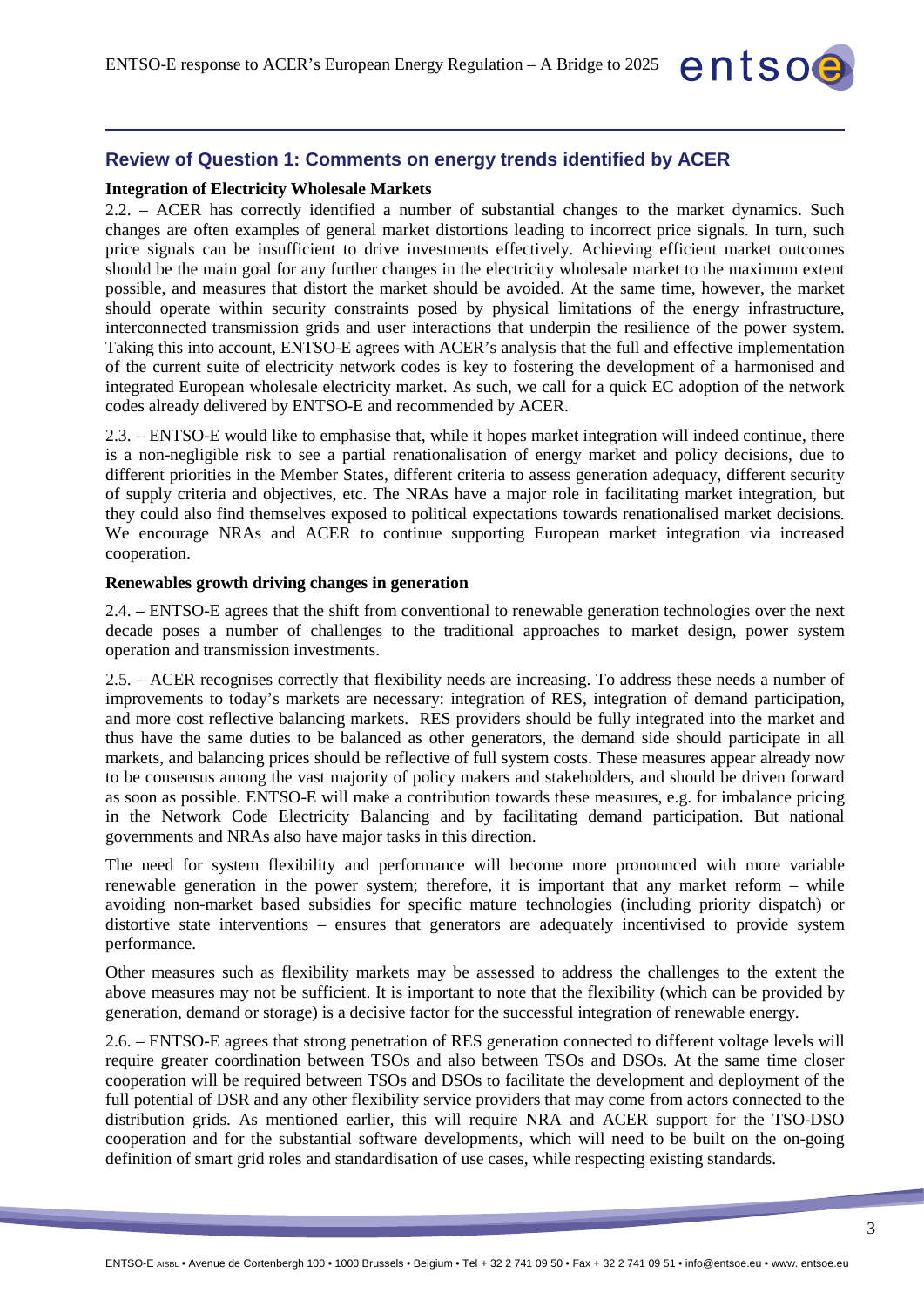Given that RES integration will require many technological changes, ACER and NRAs will need to ensure adequate regulatory treatment for TSOs' investments in specific R&D as well.

entsoe

#### **Policy interventions to ensure adequacy**

2.7.- 2.8. ENTSO-E and its member TSOs are actively developing the tools and techniques to address and add more transparency to concerns about generation adequacy: national adequacy assessments are already prepared in accordance with Regulation (EC) 714/2009 by Member State TSOs. These are utilised by ENTSO-E in developing European-wide ten-year network development plans, including a European generation adequacy outlook.

Out of concerns over generation adequacy, several Member States already decided to introduce capacity mechanisms in very different ways. ENTSO-E would favour an approach that allows for a high degree of cross-border coordination where Member States are planning to implement a capacity mechanism, in order to minimise the potential for market distortions. In particular, cross-border participation to capacity mechanisms should be allowed when implementing such mechanisms. In the context of the EC's Electricity Coordination Group, ENTSO-E is already working intensively on major methodological advances in adequacy analyses to form this harmonised approach to security of supply. In that matter, we welcome the coordination role of ACER to ensure that NRAs agree with a more European-wide generation adequacy assessment.

2.9. ENTSO-E agrees that the Network Code on Electricity Balancing lays the foundation with respect to market designs that support price discovery for products which can be activated quickly, and that provide efficient price signals for investment in new flexible capacity as required (on either the generation or the demand side). ENTSO-E would like to emphasise that both flexibility measures on the generation side as well as on demand side need to be integrated into a competitive market framework. As mentioned above, ENTSO-E intends to use the current resubmission of the Balancing Network Code – and possibly as the market develops future amendments – to ensure the cross-border balancing markets play a major role to ensure security of supply and to give proper generation and demand-response investment signals.

#### **Energy Sector Trends: Gas wholesale markets**

2.18. – Gas-fired plants are likely to be an important source of flexible generation in many Member States, combined with other forms of flexibility on the demand side. The current shut down and mothballing of gas fired power plants, and the flexibility such plants could deliver, underline the need for improving the current electricity market design, setting the right incentives and contributing to the security of supply. In this respect the closure of gas-fired power plants, is of concern from a system stability perspective.

#### **Energy Sector Trends: Infrastructure investments**

2.19. -2.21. Developing infrastructure is essential to accommodate, in an affordable way, the new paradigm from the increasing RES share; the energy and climate policy objectives can only be achieved if the required infrastructure is actually built. In this regard ENTSO-E would like to emphasize that an efficient long-term regulatory framework and a predictable and risk adequate remuneration are key to meet the objectives for investments in energy infrastructure. ENTSO-E strongly supports a more active intervention of ACER in coordinating neighbouring NRAs that cannot agree on a shared regulatory framework, which in turn results in delays in necessary infrastructure investments.

Today, TSOs still struggle to build urgently required infrastructure projects due to a lack of public acceptance and understanding of the need for such projects. For this reason, the EC and Member States should develop appropriate solutions to support the realisation of prioritised grid investments and to further address the permitting constraints which TSOs are facing. NRAs may be able to support the TSOs in the national and local discussions on infrastructure permitting by pointing out their public benefits.

Another common cause for delay is the securing of financing**:** the €104 billion investment needs identified by the 2012 TYNDP only represent a subset of the entire investment challenge for TSOs. This amounts to unprecedented capital requirements for TSOs. To maintain TSOs' credit ratings and financial ratios in a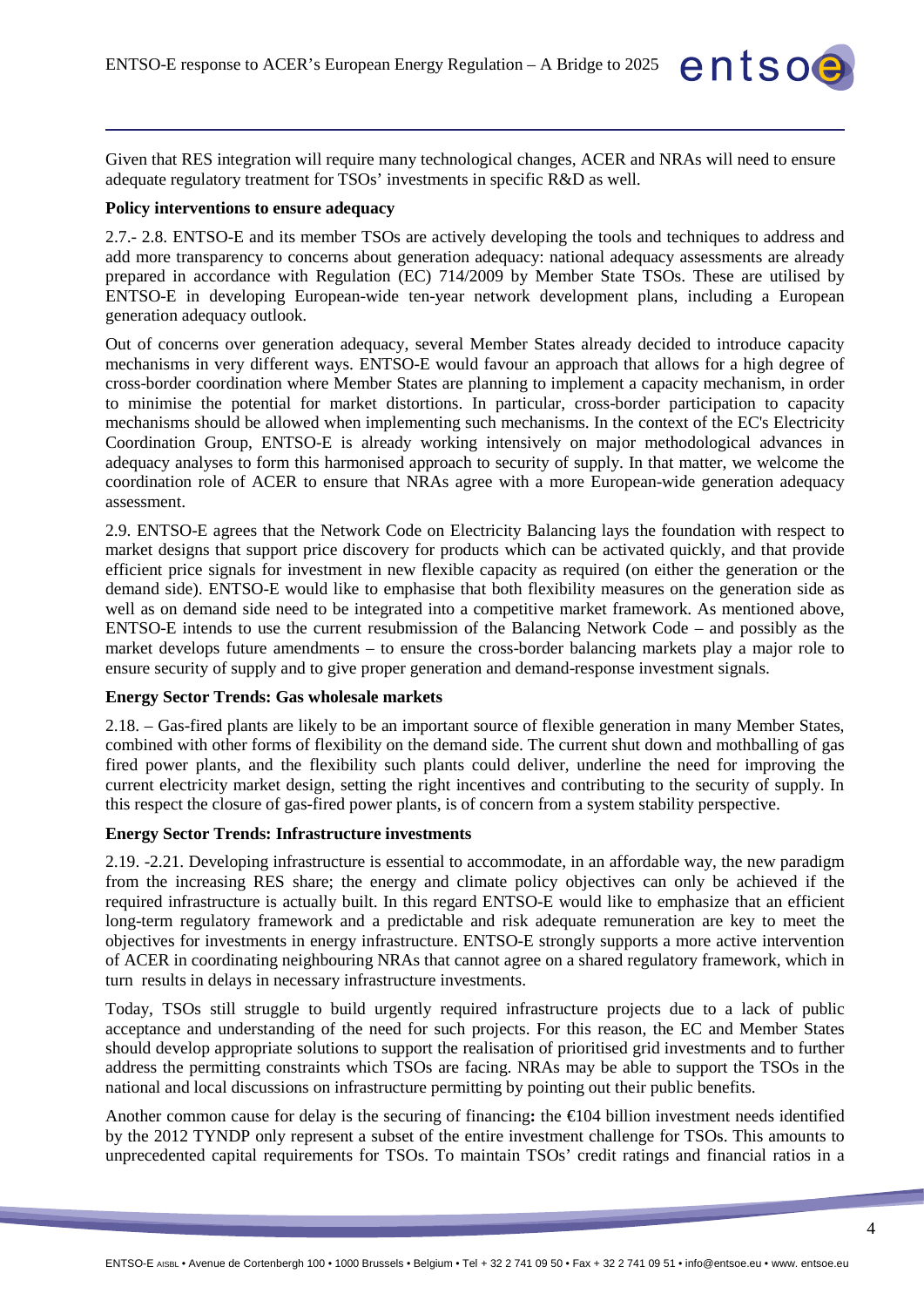

entsoe

Thus, it is essential that any regulatory work with a view to 2025 and beyond supports the further development of the interconnected European network by way of smooth adoption of the network codes, appropriate regulatory regimes and permit granting procedures so as to enable TSOs to make the required investments on time. Regulatory regimes for cross-border projects need to be sufficiently harmonised to remove administrative barriers and reduce risks for investors.

## **Energy Sector Trends: Consumer retail markets and the role of DSOs**

2.23.- 2.25. – ENTSO-E agrees that rising consumer prices are of a major concern. In our view the competition in the market is the main factor in delivering benefits to consumers in the form of competitive consumer prices. In this regard, the TSO component of network costs (which in turn is one part of the final end consumer price) across the EU has increased by only 11.5% over the five years 2008-2013. They presently represent approximately 4-6% of end-consumers' bills. These costs are related to the required infrastructure investments, driven by the EU's energy policy agenda (i.e. market integration, renewables integrating and security of supply). At the same time, the non-TSO component of network costs (including levies and/or other regulatory charges) rose by up to 109%. It should therefore be emphasised that the TSOcomponent of network costs is not the main driver for increasing end-consumer prices when compared to the increase of the non-TSO components, i.e. levies, taxes, subsidy schemes and public service charges.

#### **Enabling Demand Response**

2.31.-2.32. – ENTSO-E supports demand side response (DSR) as a tool to increase system and market efficiency. The electricity network codes – in particular the Demand Connection Code (DCC) provide provisions to allow this, both for technical requirements and market rules. This will allow market participants to financially benefit from providing this flexibility to the market, based on their genuine contribution.

Demand side integration will also facilitate greater market liquidity and competition, with a downward pressure on wholesale energy prices. These are positive long-term benefits for the electricity consumer and society at large. The definition of technical standards and regulation to ensure measurability and allow controllability of DSR should therefore be considered a priority.

### **The future role of DSOs**

2.33 - 2.34**. –** This very important topic has been addressed at the very beginning of our comments. In addition to those remarks, we need to point out that new regulatory and market arrangements concerning DSR and the role of TSOs are being developed via network codes. While the Electricity Balancing Network Code primarily deals with the question to what extent DSR could help TSOs in balancing transmission grids, the Demand Connection Code focuses on bringing more competition to the ancillary services market and ultimately allowing TSOs and DSOs greater possibilities for managing their control area. It is therefore of essence that the DCC's provisions on demand-side response are maintained. Any future regulation needs to be minded of these network codes and their implications.

# **Review of Question 2: Have we identified an appropriate regulatory response?**

#### **Regulatory Impacts: Electricity wholesale markets**

3.1. - 3.5. – As stated earlier, ENTSO-E agrees that the full implementation of the EU Target Model and the associated network infrastructure are essential for efficient market outcomes. The implementation of the target model with the proposed improvements (RES providers should be fully integrated into the market, demand-side should participate in all markets and balancing prices should be reflective of full system costs) is an important but potentially not the only step to solve current challenges.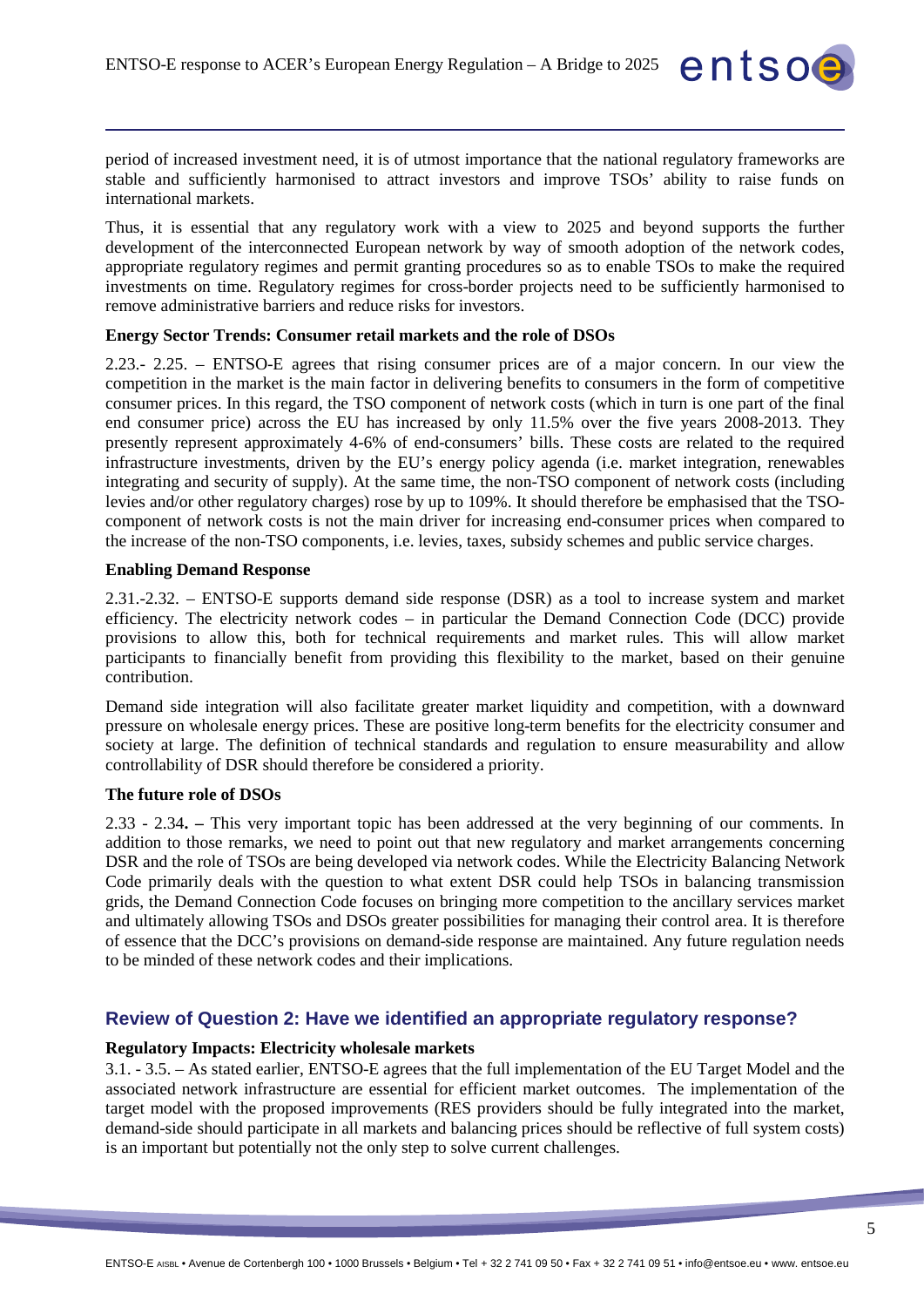#### **Continued development of electricity markets**

3.4-3.5. – The main tools to implement the target model in all time frames and further develop the electricity markets are network codes along with regional initiatives, in particular in the day-ahead and intra-day time horizons. The regulatory focus should therefore be on finalising and implementing the network codes and regional market coupling projects. ACER should ensure a co-ordinated regulatory approach to enable the huge investments this requires; to incentivise the development of adequate power system resilience requirements; flexible capacity. ENTSO-E underlines that the timely implementation of network codes and the completion of the IEM will require coordinated action from NRAs to provide support to the projects and approval of the related methodologies and processes when required. ACER's coordinating role could be enhanced with the aim of achieving consistent NRA decisions in that respect.

entsoe

### **Intervention in electricity markets**

3.6. – ENTSO-E agrees that any market redesign must review the nature and need for support for given technologies, particularly RES, which primarily due to their support have significant effects on market and grids. As a minimum, RES producers should be incentivised to act in accordance with rules on 'balance responsibility'. Further, priority dispatch arrangements should be reserved only for emerging RES technologies as they limit the system operator's ability to respond in emergency situations. Indeed, having RES exempted from balancing and scheduling obligations increases operational complexity for TSOs and can represent a threat for the security of the electricity system in extreme circumstances.

Capacity mechanisms may be an instrument to enhance the target model, but need to respect some key principles. They should be market-based, non-discriminatory, forward looking and transparent. Moreover, generation, cross-border exchanges and demand-response all contribute to the security of supply and should therefore all be eligible to participate in capacity mechanism regimes, taking into account their technical specificities and limitations.

3.8. – ENTSO-E welcomes the Agency's ambition to promote cross-border solutions to address problems of generation adequacy. However, we are not convinced that the Agency should take a position on any of the possible policies options on carbon-reduction. Decisions on policy options remain with the Member States and the European Parliament. The Agency, along with the ENTSOs should focus on helping implement the chosen policies.

## **Improved Coordination**

3.9. – ENTSO-E shares the view that the identified challenges and energy trends will require improved coordination, cooperation and collaboration among NRAs and welcomes ACER's initiative to ensure that day-to-day regulatory practices are aligned to deliver as consistent an approach to regulating the Internal Energy Market as possible. One important instance from TSOs' perspective – as already briefly mentioned – is a more coordinated regulatory treatment of cross-border infrastructure investments, where several regulatory authorities are involved and a more harmonised approach would benefit the investments.

3.10. – TSO coordination is an important aspect of system operations in the European electricity interconnected system. This coordination takes places in different time frames and covers operational security as well as capacity calculation. In this respect, RSCIs are regionally formed organisational schemes to coordinate operational security related tasks. They have been pioneered and developed by TSOs on a voluntary basis thanks to innovative tools and processes. They act as service providers for TSOs with a decision- making support role (the responsibility of decisions remains with the TSOs). These services do not include real time control actions; such actions are coordinated between TSOs.

Any initiative to add or review a regulatory framework for RSCIs risks hindering further innovation. It needs to take full account of the provisions on RSCIs already provided through ENTSO-E's operations network codes. The RSCI activities are monitored through the TSOs that are being supported by these RSCIs. In this regard, we are looking forward to address in some more detail the issue of cost-recovery as part of that discussion: costs incurred to TSOs through the services provided by RSCIs – with added value for consumers – need to be addressed through an adequate regulatory framework.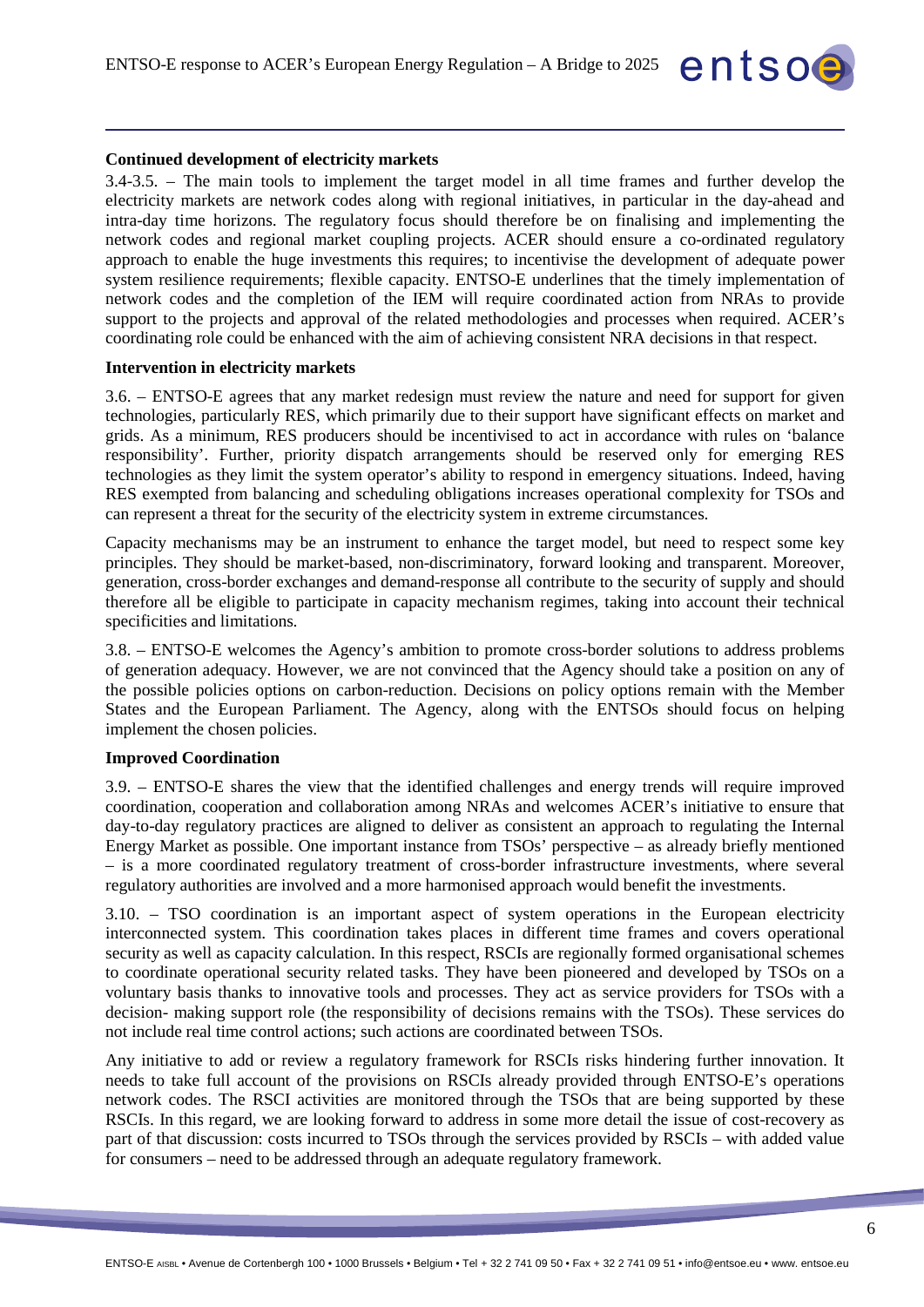Regarding the option of merging RSCIs into one for each synchronous area or into a single European one, we would like to stress that such a merger would contradict the principle of subsidiarity, and that:

- a) For a number of processes, TSO coordination is already taking place at a synchronous area or pan-European level or it is planned to take place in the near future.
- b) ENTSO-E is preparing a framework based on the network codes that will facilitate the inter-RSCI coordination striking a balance between a centralised approach and the need for flexibility (considering the underlying different system conditions across Europe). This framework will be based on the responsibilities and the roles assigned in the Third Energy Package and it will address the different processes that need to be coordinated as well as the appropriate level of coordination (regional, synchronous area, pan-European).
- c) Any merging of RSCIs must not undermine the critical role of RSCIs as important building blocks of TSO coordination. ENTSO-E's evaluation is that *regional* coordination is the best way to manage the system complexity, ensure credible geographical coverage and minimise operational risks; enforcing mergers based on abstract reasons would be counter-productive.

Further relevant demonstration of close TSO co-operation is the Awareness System (EAS), which delivers a pan-European view of the network. Building on decades of TSO cooperation, it went live in April 2013. It covers Continental Europe, Scandinavia, the Baltic States, and the British Isles. It provides an essential collaborative tool for TSOs in 32 countries and increases European consumers' security of supply.

## **Providing electricity flexibility through gas**

3.19. – ENTSO-E agrees on the perspective to look into how the electricity and gas markets can be coordinated and aligned – provided that the concrete proposals are targeted and efficient and represent a balanced approach between the two sectors. As aforementioned, ENTSO-E would like to emphasise that both flexibility measures on the generation side as well as on demand side need to be integrated into a competitive market framework that provide efficient price signals for investment in new flexible capacity as required.

#### **Infrastructure development**

3.21-3.24. **–** ENTSO-E strongly supports initiatives to enhance coordination between authorities, in particular across borders to facilitate cross-border investments. In particular, we consider the implementation of the EU-wide ten-year network development plans is a crucial priority to enable all European energy policy objectives.

ENTSO-E considers that the particular financial needs of TSOs need to be recognised by NRAs. Without the appropriate conditions, the execution of both the size and the pace of the necessary investments are highly endangered. The regulatory environment in which TSOs are operating must be stable and foster the financeability of the upcoming investment challenge. Regulatory regimes should enable TSOs to finance the steep rise in capital expenditures. The attractiveness of the electricity transmission sector must improve in order to be competitive in global capital markets where the risk-reward balance is key for attracting financial resources.

ENTSO-E welcomes ACER's note that cross-border investments involve new and different challenges. We would like to emphasise that these challenges translate systematically into higher risk as perceived by investors, which NRAs need to recognise and address through coordinated risk assessments and regulatory approaches.

The TEN-E Regulation (EU) 347/2013 stipulates that the EC may issue guidelines on investment incentives for projects of common interest (PCIs). For this purpose each NRA shall publish its methodology and the criteria used to evaluate investments in electricity (and gas) infrastructure projects and the risks incurred by them. ENTSO-E believes that ACER should take a leading role in promoting best practices in this field.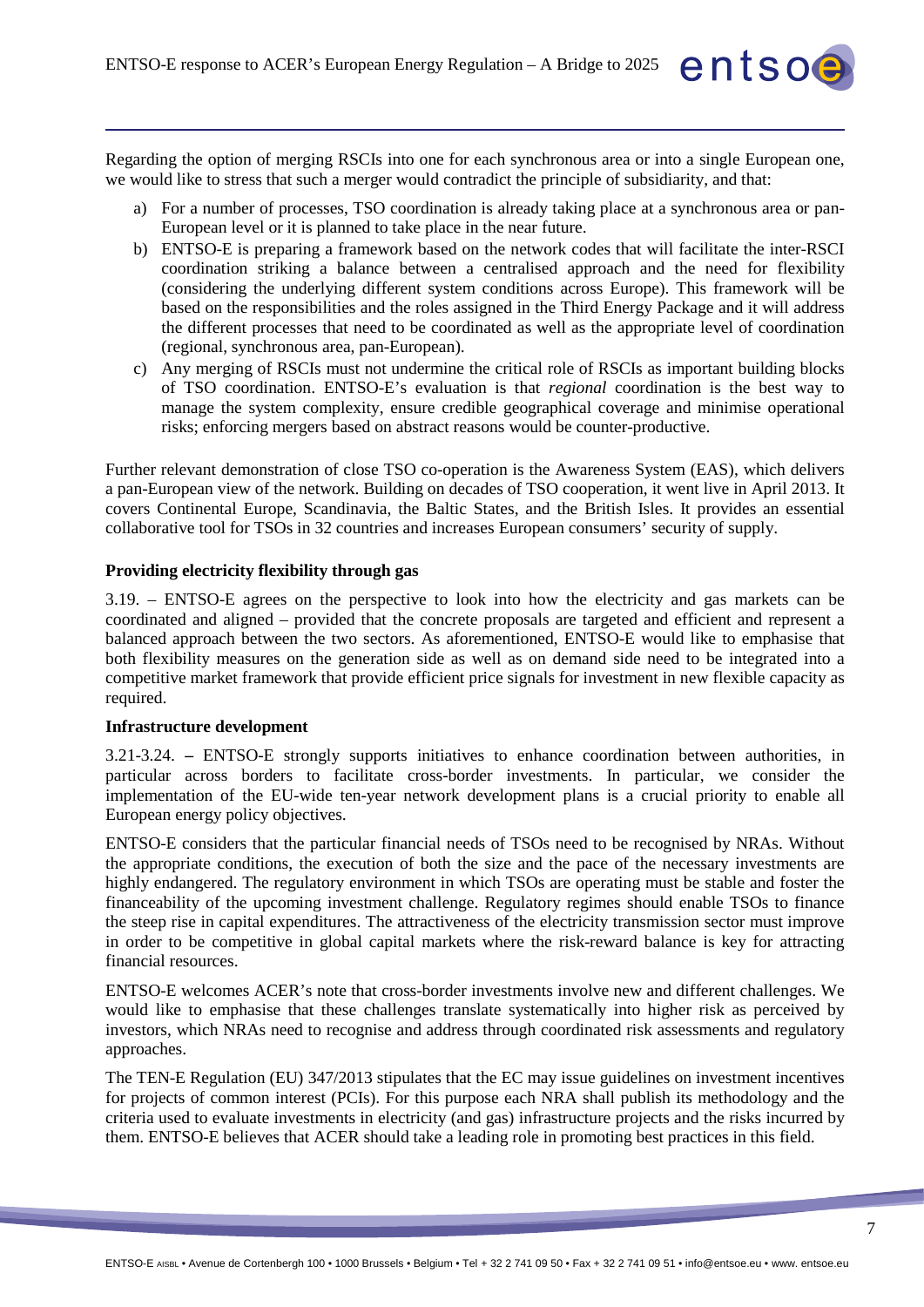ENTSO-E would further welcome if ACER could investigate regulatory possibilities supporting TSOs in increasing public acceptance for transmission projects and in reducing the '*not-in-my-backyard*' effect.

entsoe

#### **Enabling the market in demand response & the role of DSOs**

3.29. – 3.37. – To fully deploy and utilise the DSR potential, we acknowledge that there needs to be a significant roll out of key enabling technologies (especially time of use metering). ENTSO-E recommends ACER to address the following:

- ‒ The issue of ownership and contestability of these meters should be carefully considered by national regulatory authorities. Data ownership and access should have a clear regulatory framework, to enable opportunities for market parties while protecting the confidentiality of personal and commercial information. This has implications for the system build and IT architecture but will facilitate competition not only in energy but also ancillary service provision into the future.
- Data handling: develop a framework that optimises the use of DSR across multiple parties (e.g. DSR sharing) facilitated through the role of a future data handling body (or bodies). This will ensure TSOs and DSOs, suppliers etc. have the ability to gather the data required to fulfil licence, regulatory, commercial obligations.
- ‒ To set-up clear and consistent ground rules and roles for all relevant parties to deliver DSR. These rules shall be adopted at the EU level with some uniformity while leaving flexibility for pilot projects and adjustment at regional or national levels and shall be based on an evaluation of the existing obstacles for the development of DSR (regulatory, competition, economic, etc) in order to address them properly.

With respect to the integration of DSR into existing energy markets, demand response should be incorporated and treated fairly in every aspect of market design, be it energy markets, balancing markets, reserves, ancillary services, or capacity mechanisms. This should bear in mind that DSR is not one single product or function, but a large set of various measures that can be distinguished in terms of volume, duration, response time, frequency of activation etc. Future DSR market(s) will have to assign different values and prices to these different products, and would increase the complexity of these market(s) considerably.

ENTSO-E is very supportive of greater coordination between TSOs and between TSOs and DSOs. TSOs are already working to increase system awareness and system operability (with the EAS as just one example). Because of the importance of embedded generation and demand-side response on operational stability of the transmission system, TSOs must have an adequate and clear role in communication and interaction with DSOs and DSO connected users.

#### **Incentive mechanisms for grid operation**

In the near future, the regulatory framework, including its incentives, should be fit for purpose: a sole focus on cost efficiency improvements is likely to fail with the investment challenges ahead. Therefore, a forward-looking framework and incentives tailored to this changed context is required is required to meet the goals put forward by policy makers. While specific measures for improving national regulatory frameworks reflecting output based regulation of the TSOs' tasks might differ from country to country, national regulatory frameworks should reflect the ability to provide adequate remuneration, stable and foreseeable efficiency incentives and address specific forward-looking financeability needs to complete the necessary infrastructure. The investment challenge and the continued financeability of the transmission sector is clearly one of the top challenges for the next decade(s) and the regulatory toolkit should accommodate this scenario.

#### **Implications for governance & implementation and enforcement of market rules**

4.1.-4.4. – With regards to the governance of network code implementation and amendments ENTSO-E needs to emphasise the following: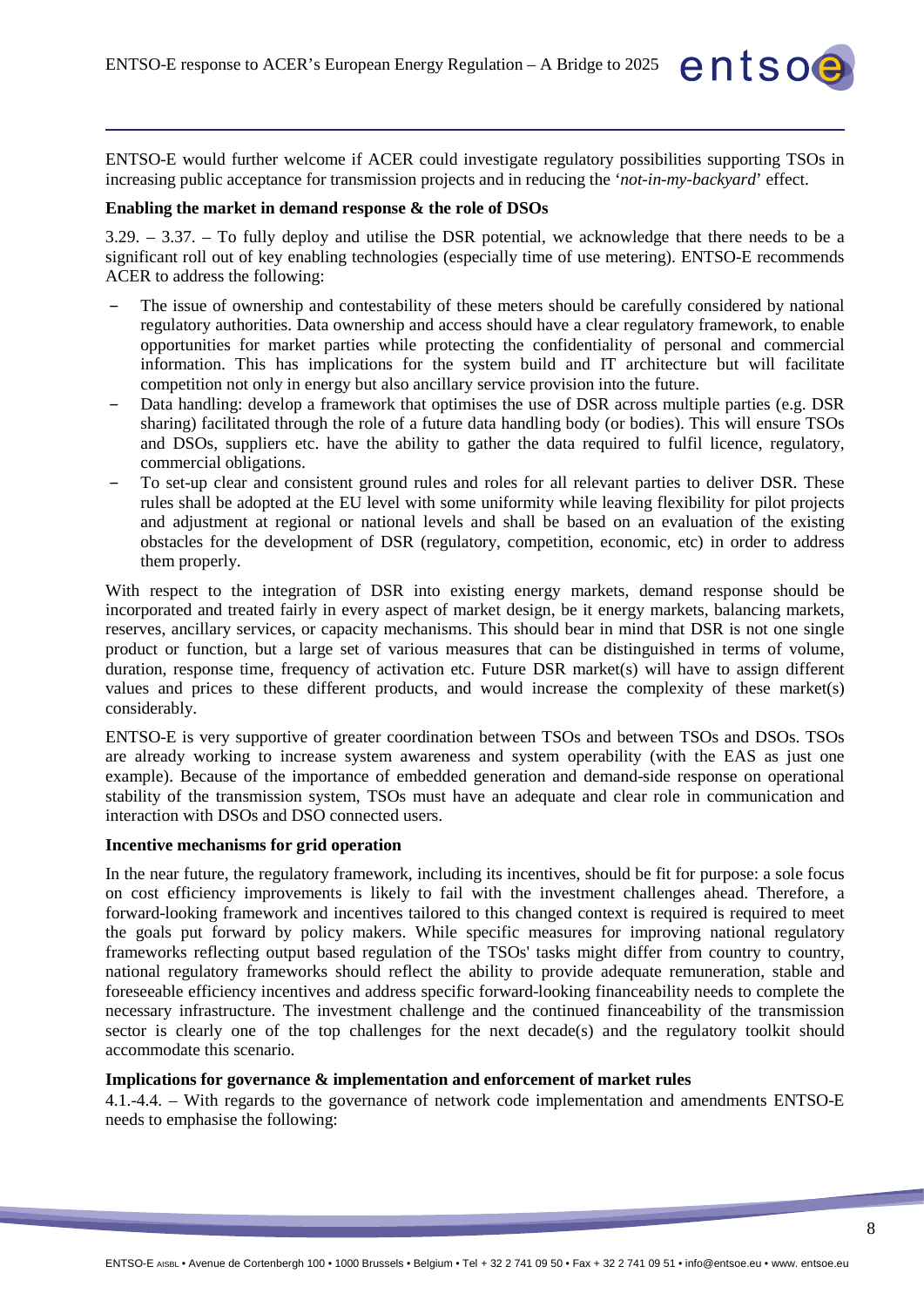‒ ENTSO-E and TSOs are already working on early implementation measures for the network codes. Compliance ( i.e. controlling the enforcement of NC provisions) however, should not be a task for ENTSO-E

entsoe

- ‒ ENTSO-E welcomes ACER's proposal to review the process for modification and enforcement of network codes. ENTSO-E believes that the revised process should make the best use of TSOs' expertise, resources and special role in the electrical system. ENTSO-E and its member TSOs, as the authors of the network codes, can play a significant role in maintaining efficiency of the future necessary pace of change.
- ‒ The governance framework for both implementation and amendment process needs to be developed closely with the ENTSOs

4.5. – ENTSO-E is of the opinion that the fundamental roles of the entities active in the market (EC, ACER, ENTSOs, NRAs, TSOs, consumers and stakeholders) are already well defined in the Third Energy Package and that the clarifications of the scope of responsibilities which can be delegated to EU Agencies does not necessarily call for an enhancement of ACER's role.

It is our understanding that ACER already plays an important role in co-ordinating NRAs on aspects related to the development, monitoring and implementation of network codes and that this role will keep growing in importance as the network codes are adopted in Comitology.

If, after a thorough assessment, the Agency nevertheless identifies a need for change in the distribution of roles, further clarity would be required on the exact envisaged scope of responsibilities so that a common understanding of the new roles can be shared by all entities active in the market. The description of the exact means for the redefinition of ACER's role would also need to be discussed.

4.6. – There will be a need to develop ways to amend and modify network codes taking into account that such amendments and modifications can be done in an efficient and timely manner and with a strong stakeholder involvement. We believe that it is necessary to finalise the implementation of the network codes and evaluate the functioning before initiating changes. ENTSO-E wants to stress that the EU legislation – mainly the Third Energy Package – is the baseline and ENTSO-E does not support the inclusion of a new layer of legislation or binding rules as proposed by ACER.

4.7. – In ENTSO-E's view the enforcement of the network codes is already well defined in the Third Energy Package. The governance process, including the involvement of stakeholders is a vital part of a successful enforcement process. ENTSO-E does not agree with ACER that there is a need for further legislation regarding the enforcement of the network codes. Past experience has shown that the current framework for the drafting of network codes is effective, although the adoption process through Comitology is proving challenging. While network codes are being drafted and adopted, implementation projects (for instance regional market coupling projects) are delivering concrete results. An additional legislative layer for the governance therefore does not seem justified.

4.8. – In our view the Third Energy Package provides the legislative framework which is now being implemented. The implementation of the network codes will further increase the cooperation between all involved parties, EC, ACER, the ENTSOs, NRAs TSOs etc. ENTSO-E supports an approach on the implementation accepting that a 'one size fits all' approach might not fit all market areas. A flexible approach addressing national/regional specificities should be considered.

## **The role of the ENTSOs**

4.9. – Sharing a common understanding of the role and the form of the ENTSOs, in line with the existing legislation, are natural steps now that the first network codes are being adopted and their implementation has started. ENTSO-E finds that the allocation of national/regional vs. centralised/coordinated tasks should be carefully evaluated taking into account that harmonisation across borders does not mean centralisation. ENTSO-E believes that the existing list of tasks and mandates for ENTSO-E is rather clear and well defined and the understanding of the tasks and roles of the entities will evolve through the cooperation and dialogue with the relevant stakeholders.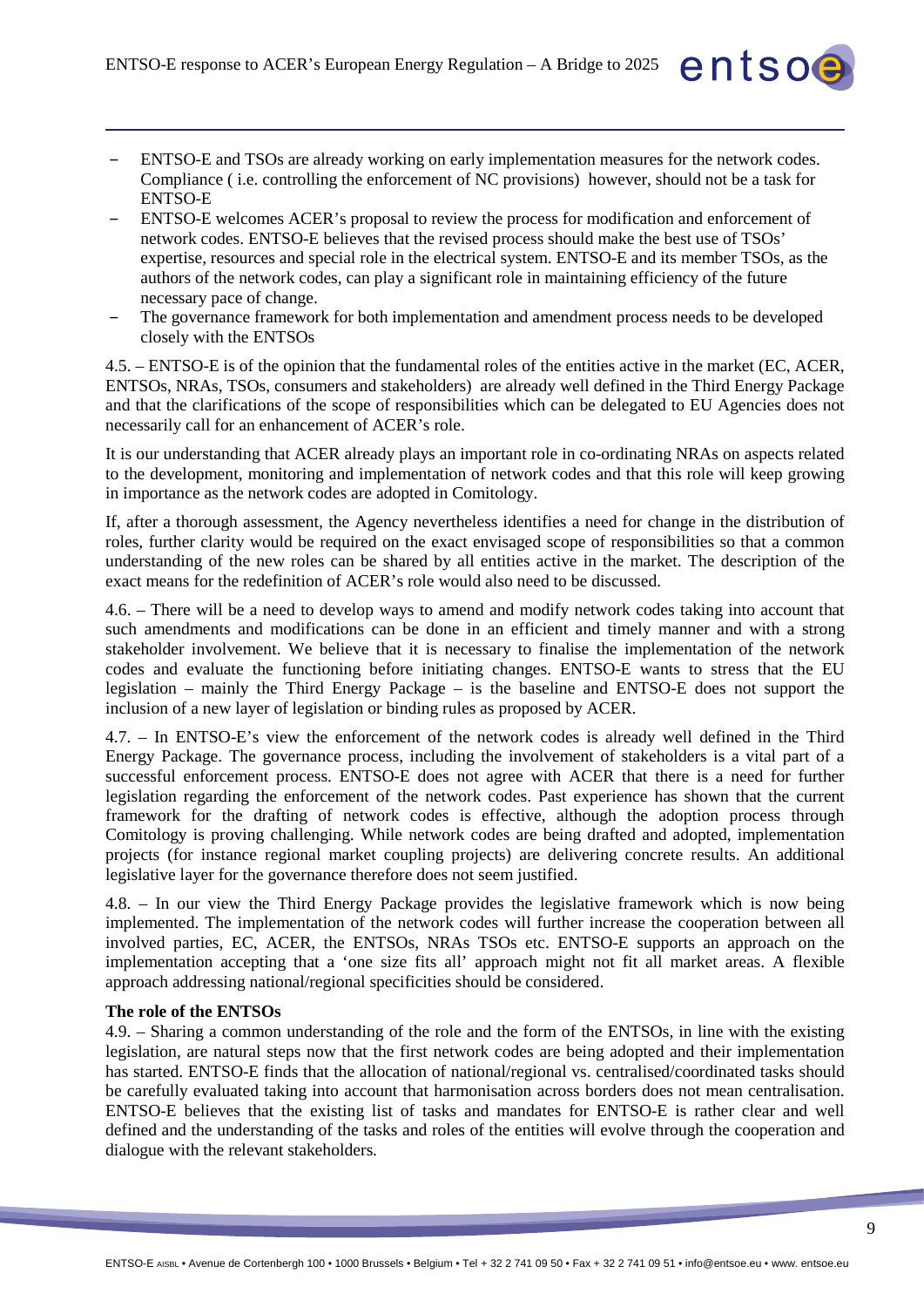4.10. – ENTSO-E notes ACER's intention to reassess the current regulatory and governance arrangements of the ENTSOs as it questions whether the regulatory oversight of the ENTSOs is adequate. ENTSO-E does not agree on the need for further ACER oversight and control as ENTSO-E is not a natural monopoly whose profits need to be regulated. Its members are already regulated by NRAs. We would welcome if ACER could specify any concerns with regards to the governance arrangements of ENTSO-E and address those directly with ENTSO-E at an early stage. ENTSO-E is available and willing to discuss any such concerns and help resolve them together with ACER. It shall however be noted that:

- 1. If because of the natural monopoly status of TSOs there is a justification for having their activities regulated at domestic levels by NRAs, this justification is lacking at pan-EU level, especially when bearing in mind that ACER already has the possibility of oversight of ENTSO-E's activities through the role it has in reviewing ENTSO-E's annual work programme and through the opinions and recommendations it provides on many ENTSO-E work products.
- 2. Hence any reinforcement of a pan-EU agency should not mean more regulatory power over ENTSO-E. The reinforcement should build on the current primary role of ACER, which is the coordination of NRAs.
- 3. The institutional balance the Third IEM Package prescribes has worked well and should be allowed to see through the positive outcomes of the numerous important work products EC, ACER and ENTSO-E have produced, working as a triangle team towards the realisation of the IEM. Any change in this balance should be established by European law, not by the sole will of one party.
- 4. ENTSO-E as a private law association of TSOs is the best place to enhance cooperation between its members but is not suited to have enforcement roles.

Further, it should be noted here that ENTSO-E has been delivering the expected results – content-wise as well as timing-wise – and is performing comprehensive and continuously improving consultation processes with a deep and engaged involvement of all stakeholders.

# **Appropriate regulatory oversight of new entities**

4.11.-4.12. – ENTSO-E does not believe that direct Agency oversight on TSO joint ventures (such as capacity allocation platforms) is purposeful. Indeed those joint ventures aim at teaming-up in order to efficiently implement existing EU legislation and network codes as a service provided to those participating TSOs. In that respect each participating TSO is subject to the oversight of its own NRA, regarding services and associated costs, which should provide for sufficient control by regulators.

4.12. – As already stated earlier (cf. point 3.10.), ENTSO-E welcomes the emphasis ACER gives to the role of RSCIs, but any initiative to add or review a regulatory framework for these initiatives needs to take full account of the provisions already provided through the system operations network codes.

## **ACER's role in an expanding market**

4.14. – 4.15. **–** ENTSO-E is very supportive of deepening the relations and cooperation with all European countries beyond the EU borders that are committed to participate in the IEM, including developing ways of building competences and ways of cooperating. As a matter of fact, ENTSO-E's membership goes beyond the EU and our member TSOs and ENTSO-E are engaged in close cooperation with non-EU countries through forums such as the Energy Community or Med-TSO. In this perspective ENTSO-E encourages ACER to closely cooperate with EFTA's Surveillance Authority and with the Energy Community so as to ensure coordinated implementation of the IEM rules and further expansion of the IEM.

# **Review of Question 3: Which regulatory actions are most important and should be prioritised?**

ENTSO-E would encourage ACER to work on the following areas: